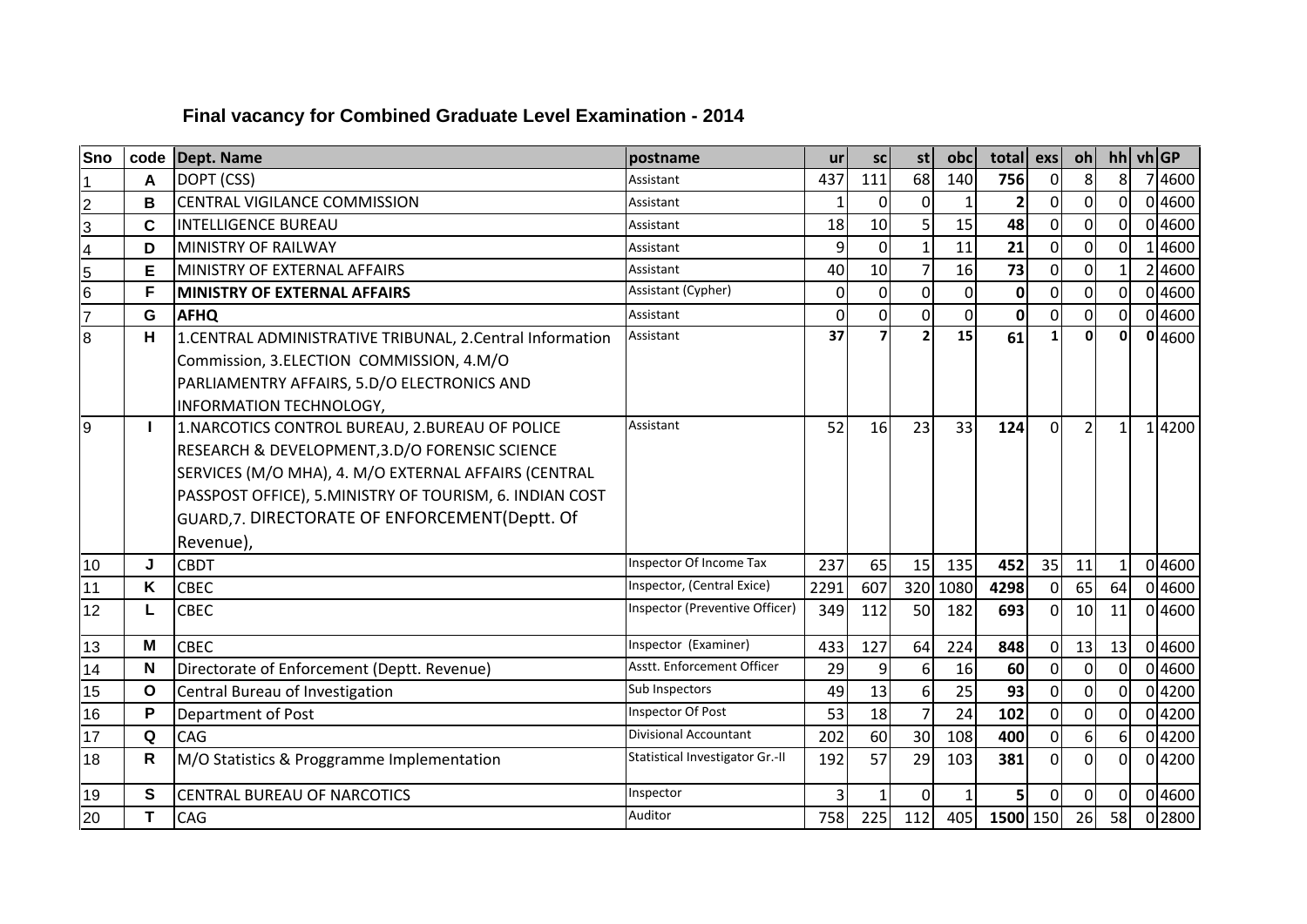| 21 | U  | <b>Offices under CGDA</b>                                                                                                                                                                                                                                                                                                                                                                                          | Auditor                            | 01   | ΟI        |     | 01  | OI   |     | ΟI             | ΩI | 0 2800     |
|----|----|--------------------------------------------------------------------------------------------------------------------------------------------------------------------------------------------------------------------------------------------------------------------------------------------------------------------------------------------------------------------------------------------------------------------|------------------------------------|------|-----------|-----|-----|------|-----|----------------|----|------------|
| 22 | v  | <b>Others (CABINET SECRETARIAT)</b>                                                                                                                                                                                                                                                                                                                                                                                | Auditor                            | 81   |           |     |     | 15   |     | ΟI             | ΟI | 0 2800     |
| 23 | W  | <b>CAG</b>                                                                                                                                                                                                                                                                                                                                                                                                         | Accountant/Junior Accountant       | 252  | <b>75</b> | 38  | 135 | 500  | 50I | 81             |    | 0 2800     |
| 24 | X  | <b>JOFFICES UNDER 1. CONTROLLER GENERAL OF ACCOUNT &amp;</b><br>other (2. Deptt. Of POST)                                                                                                                                                                                                                                                                                                                          | Accountant/Junior Accountant       | 693  | 164       | 96  | 307 | 1260 | 12  | 10             | 0I | 0 2800     |
| 25 | Y  | CENTRAL GOVT. OFFICES/MINISTRIES OTHER THAN CSCS<br>CADRESS: 1.DTE GENERAL DEFENCE ESTATES (M/O DEFENCE), 2.<br>NARCOTICS CONTROL BUREAU, 3.M/OCOAL,4.MES(ARMY<br>HQ),5.M/O EARTH SCIENCES,6. AGRICULTURE & COOPERATION<br>(M/O AGRICULTURE), 7. M/O URBAN DEVELOPMENT, 8. M/O<br>WATER RESOURCES, 9. O/O THE DEVELOPMENT<br>COMMISSIONER FOR HANDLOOMS(M/O TEXTILE), 10. Central<br><b>Information Commission</b> | <b>Upper Division Clerk</b>        | 109  | 19        | -81 | 36  | 172  | 61  | $\overline{2}$ | 31 | 0 2400     |
| 26 | Z  | <b>CBDT</b>                                                                                                                                                                                                                                                                                                                                                                                                        | Tax Assistant                      | 504  | 156       | 78  | 279 | 1017 | 72  | 14             | 51 | 3 2400     |
| 27 | @  | <b>CBEC</b>                                                                                                                                                                                                                                                                                                                                                                                                        | Tax Assistant                      | 1617 | 343       | 222 | 485 | 2667 | 199 | 36             |    | 30 27 2400 |
| 28 | \$ | <b>Registor General of India</b>                                                                                                                                                                                                                                                                                                                                                                                   | Compiler                           | ΟI   |           |     |     |      |     |                | ΩL | 0 2400     |
| 29 | #  | <b>CENTRAL BUREAU OF NARCOTICS</b>                                                                                                                                                                                                                                                                                                                                                                                 | Sub-Inspector(Narcotics) -<br>2400 | ΩI   |           |     |     |      |     | ΩI             | ΩI | 0 2400     |

**8373 2208 1188 3780 15549 527 211 208 41**

**(H) : Post of Assistant (Other Office) GP-4600/-**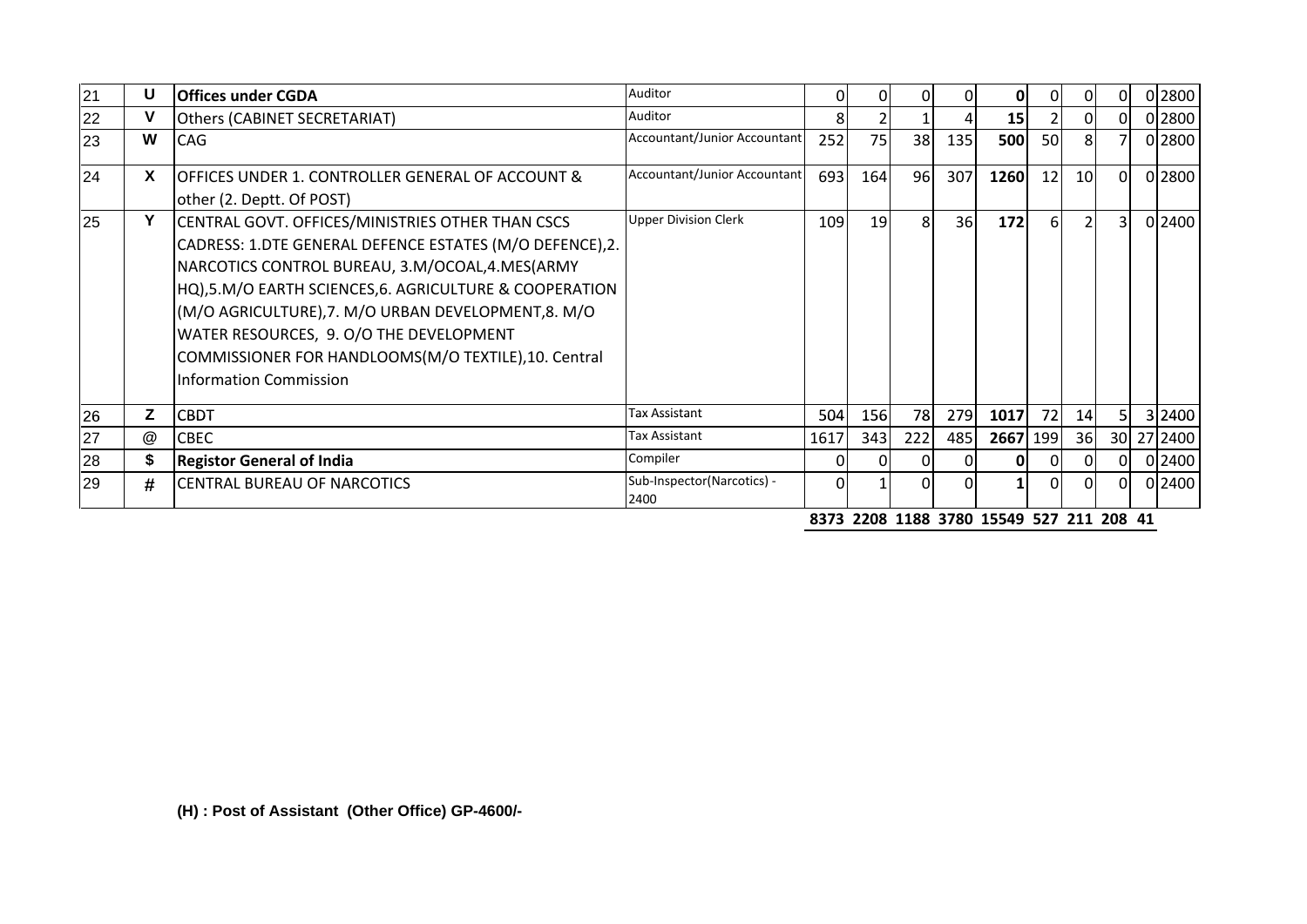|    | H1             | CENTRAL ADMINISTRATIVE TRIBUNAL                   | Assistant |    |    |    | Q I             |    | 01 | ΩI | 0 4600 |
|----|----------------|---------------------------------------------------|-----------|----|----|----|-----------------|----|----|----|--------|
| 12 | H <sub>2</sub> | <b>Central Information Commission</b>             | Assistant |    |    |    |                 |    | 01 | ΟI | 0 4600 |
| I3 | H <sub>3</sub> | <b>IELECTION COMMISSION</b>                       | Assistant | 20 |    |    | 35 <sub>1</sub> |    | 01 | 01 | 0 4600 |
| 14 | H <sub>4</sub> | <b>MINISTRY OF PARLIAMENTRY AFFAIRS</b>           | Assistant |    |    | ΩI | 81              |    | 01 | ΟI | 0 4600 |
| 15 | H <sub>5</sub> | <b>IDEPARTMENT OF ELECTRONICS AND INFORMATION</b> | Assistant |    | ΩI | ΩI | 4               | ΩI | Οl | 0I | 0 4600 |
|    |                | <b>ITECHNOLOGY</b>                                |           |    |    |    |                 |    |    |    |        |
|    |                |                                                   |           |    |    |    | 61              |    |    |    |        |

## **(I) : Post of Assistant (Other Office) GP-4200/-**

| 16 | -16<br>- 17 | <b>INDIAN COAST GUARD</b><br>DIRECTORATE OF ENFORCEMENT DEPARTMENT OF REVENUE | Assistant<br>Assistant |                 |                 |    |    | 12 | 01<br>ΟI | าเ | 04200<br>0 4200 |
|----|-------------|-------------------------------------------------------------------------------|------------------------|-----------------|-----------------|----|----|----|----------|----|-----------------|
| 15 | 15          | <b>MINSTRY OF TOURISM</b>                                                     | Assistant              |                 |                 |    |    |    | ΟI       | ΩI | 04200           |
|    | 14          | M/O External Affairs (Central Passport Office)                                | Assistant              | 32 <sub>1</sub> | 13 <sub>1</sub> | 22 | 24 | 91 |          |    | 1 4200          |
| IJ | <b>13</b>   | D/O FORENSIC SCIENCE SERVICES(M/O HOME AFFAIRS)                               | Assistant              |                 |                 |    |    | oι | 01       |    | 04200           |
|    | 12          | BUREAU OF POLICE RESEARCH & DEVELOPMENT                                       | Assistant              |                 |                 |    |    |    | 01       | ΩI | 0 4200          |
|    |             | <b>NARCOTICS CONTROL BUREAU</b>                                               | Assistant              |                 |                 |    |    |    | ΟI       |    | 04200           |

## **(x) : OFFICE UNDER CGA & OTHERS OFFICES**

|    | v,<br>$\sim$   | CONTROLLER GENERAL OF ACCOUNT | Accountant/Junior | 45. | 1091 | 62 | 2231 | 845  | 01              | 0               | 01 | 0 2800 |
|----|----------------|-------------------------------|-------------------|-----|------|----|------|------|-----------------|-----------------|----|--------|
|    |                |                               | Accountant        |     |      |    |      |      |                 |                 |    |        |
| I2 | X <sub>2</sub> | <b>IDEPARTMENT OF POST</b>    | Accountant/Junior | 242 | 55   | 34 | 84   | 415  | 12 <sub>l</sub> | 10 <sup>1</sup> | 0I | 0 2800 |
|    |                |                               | Accountant        |     |      |    |      |      |                 |                 |    |        |
|    |                |                               |                   | 693 | 164  | 96 | 307  | 1260 | 12              | 10              | 0  | 0      |